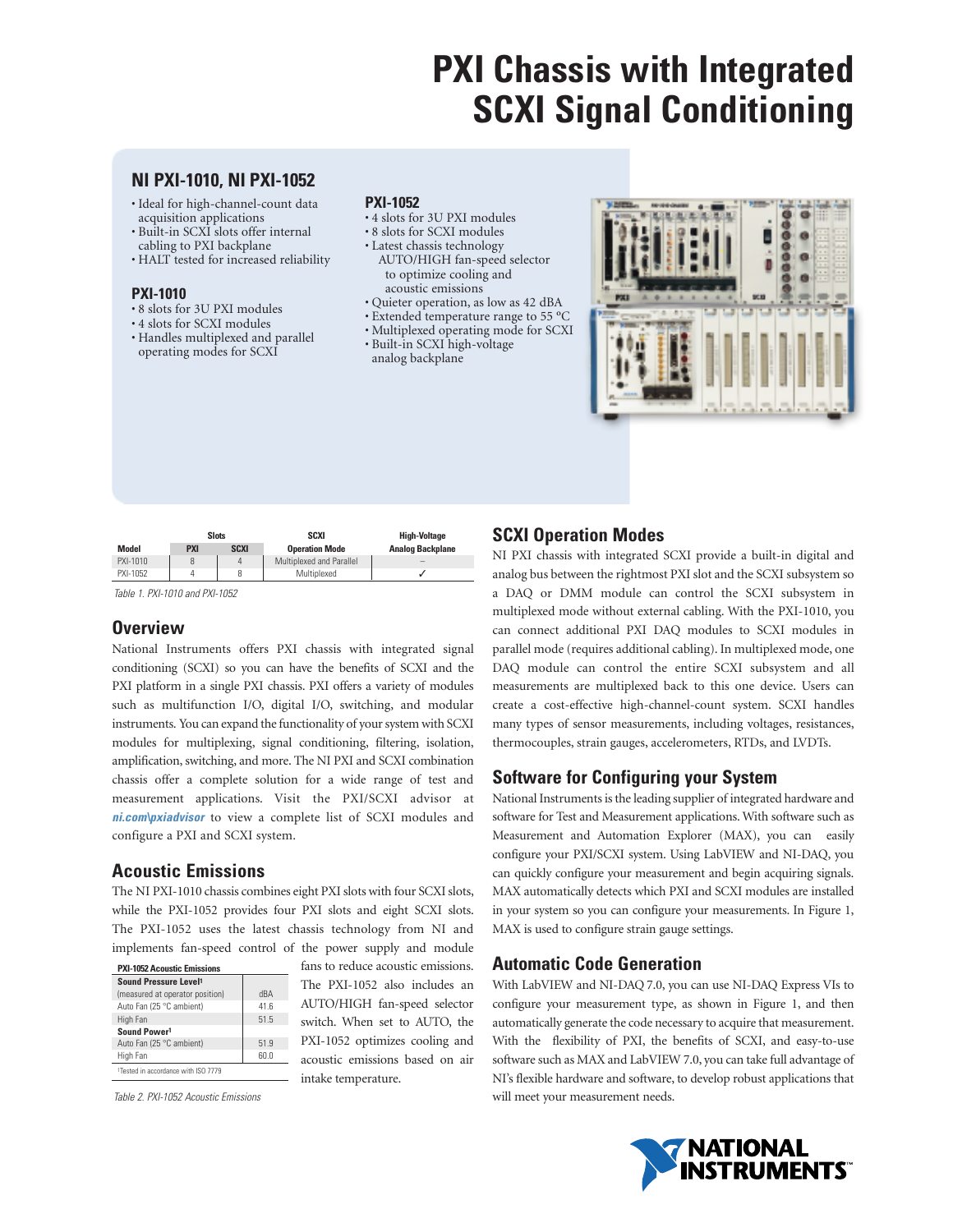

Figure 1. Using MAX to Select Your Measurement Type

## **Ordering Information**

## **Step 1. Select your chassis.**

| NI PXI-1010 with power cord |  |
|-----------------------------|--|
|                             |  |
|                             |  |
|                             |  |
|                             |  |
|                             |  |
|                             |  |
|                             |  |
|                             |  |
|                             |  |

#### **Step 2. For the PXI-1052 select one or more power cords.**

#### **Step 3. Select additional accessories.**

| SCXI-1370 rack mount kit for the SCXI-1001 |  |
|--------------------------------------------|--|
|                                            |  |
|                                            |  |

|  |  | 00 00 1000 mont micr pancromomentum communities and 10010 |  |  |
|--|--|-----------------------------------------------------------|--|--|
|  |  |                                                           |  |  |
|  |  |                                                           |  |  |

## **Installation**

The PXI-1010 and PXI-1052 have differentiated designs that make them ideally suited for different environments. For benchtop use, the PXI-1052 has supporting feet that easily tilt up. You can also set the feet to level the chassis with the bench-top, or completely remove them. The PXI-1010 comes with removable rubber feet for benchtop applications. Both chassis offer mounting points located on each side of the chassis, to which you can attach the optional rack-mount kits. You can also use them to recess the PXI-1010 or PXI-1052 chassis in your instrument cabinet. The PXI-1052 is well suited for portable applications, with a built-in carrying handle. It also has the SCXI high-voltage analog back plane (HVAB) built in. All of these configurations can be assembled or disassembled without accessing the interior of the chassis.

| NI PXI-1052 Front rack-mount kit (for 19 in. rack)778931-01                      |
|----------------------------------------------------------------------------------|
| NI PXI-1052 Rear rack-mount kit (for 19 in. rack) 778931-02                      |
|                                                                                  |
|                                                                                  |
| Filler panels (3 double-slot and 3 single-slot) <sup>2</sup> 778679-01           |
|                                                                                  |
| <sup>1</sup> Every PXI-1052 comes standard with handle and feet kit.             |
| <sup>2</sup> Every PXI-1052 chassis comes with 2 single-slot filler panels.      |
| <sup>3</sup> Slot blockers are optional for improved thermal performance of your |
| NI PXI-1052 system.                                                              |

Please refer to National Instruments KnowledgeBase entry on slot blocker usage criteria on **ni.com/support** for additional information on this optional system feature.

#### **Step 4. Select system setup and installation services.**

If you are ordering this chassis as part of a system, select NI Factory Installation Services to have your hardware/software installed and receive your new PXI system ready to use right out of the box. NI Factory Installation Services – PXI Systems .....................960596-01

### **BUY ONLINE!**

*Visit* **ni.com/info** *and enter pxi1010 or pxi1052.*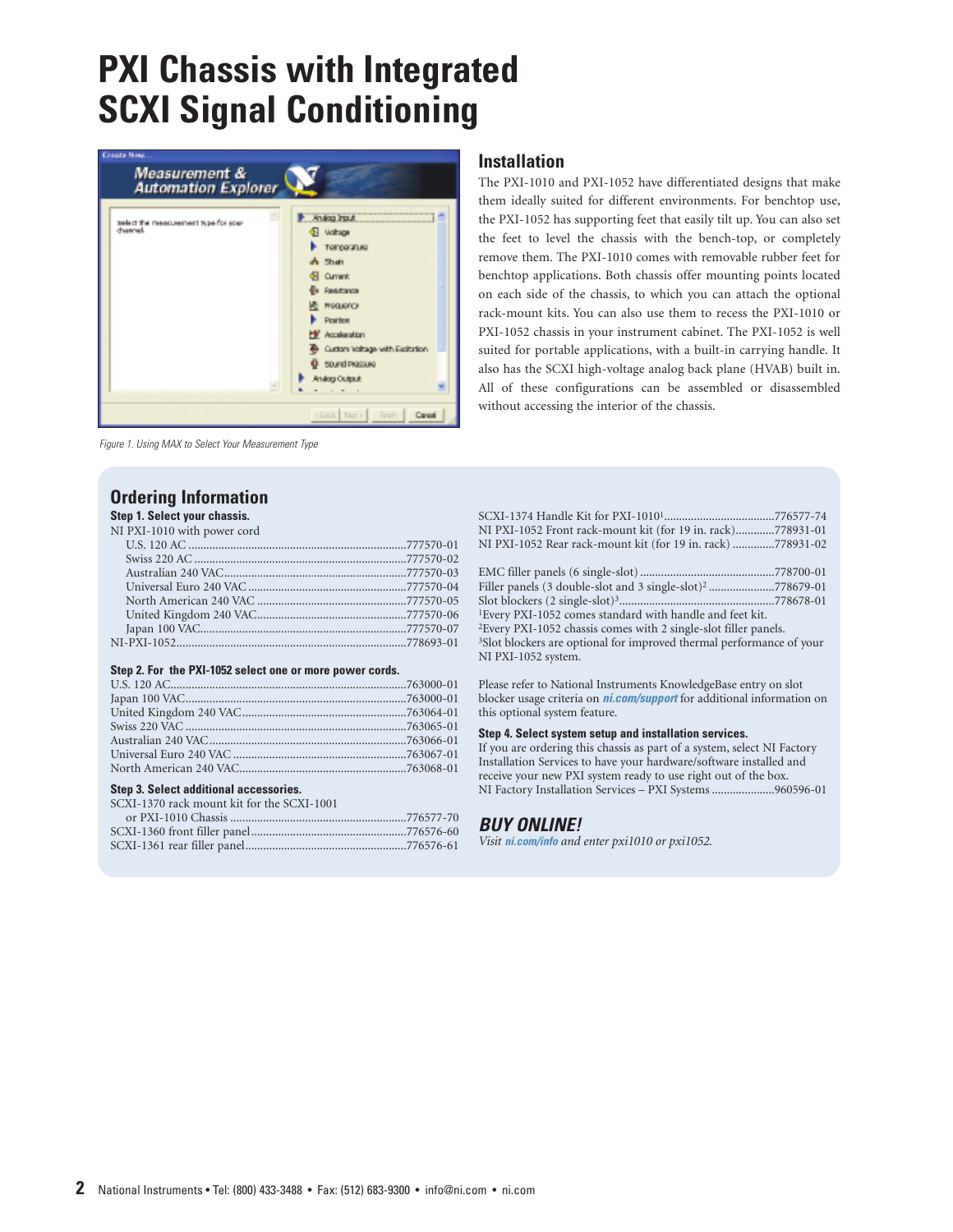## **Specifications – PXI-1010**

Complies with PXI specification

Accepts modules compliant with CompactPCI, 2.0 PICMG specification

#### **Power Supply**

|              | 100 to 240 VAC |
|--------------|----------------|
|              | 90 to 264 VAC  |
|              | 50/60 Hz       |
|              | 47 to 63 Hz    |
|              |                |
| Output Power |                |
|              |                |

|  | <b>IVIGAILIGIII GOGDIO POVVOI</b>    |  |  |
|--|--------------------------------------|--|--|
|  | DC Output - Available Power Per Rail |  |  |

| <b>Voltage (V)</b> | $I_{MP}$ (steady-state current) (A) |
|--------------------|-------------------------------------|
| $+3.3$             | 30                                  |
| +5                 | 2Π                                  |
| $-40$              |                                     |

| . T.                     |  |  |
|--------------------------|--|--|
| $-12$                    |  |  |
| Maximum Rinnle and Noise |  |  |

| <b>Voltage (V)</b> | Maximum Ripple and Noise (mV <sub>nn</sub> ) |
|--------------------|----------------------------------------------|
| $+3.3$             | 50                                           |
| $+12$              | 120                                          |
| +5                 | 50                                           |
| $-12$              | 17በ                                          |

#### **Cooling**

Fans .................................................................. 2 @ 69 cfm, 1 @ 19 cfm, with filters Total capacity................................................... 300 W Module cooling intake ..................................... Bottom rear of chassis Module cooling exhaust................................... Top sides of chassis Power supply cooling system........................... Forced air circulation from integrated fan Power supply cooling intake ............................ Rear of chassis Power supply cooling exhaust ......................... Sides of chassis

#### **Physical**

| Number of controller expansion slots  3 ( |  |
|-------------------------------------------|--|
|                                           |  |
|                                           |  |
|                                           |  |
|                                           |  |

8 (1 controller, 7 peripheral) 3 (left of controller) 41.3 by 43.8 by 16.2 cm [16.2 by 17.3 by 7.0 in.]<br>4U 13 kg [29 lb]

**Mean Time Between Failures (MTBF)**......................................... 110,000 hours

(Predictions performed in accordance with Belcore methods)

#### **Operating Environment** Ambient temperature....................................... 0 to 50 °C

Relative humidity ............................................. 10 to 90%, noncondensing

**Storage Environment**

Ambient temperature....................................... -20 to 70 °C (meets IEC 60068-2-1 and IEC 60068-2-2.) Relative humidity ............................................. 5 to 95%, noncondensing (meets IEC 60068-2-56.)

> (meets IEC 60068-2-64. nonoperating test profile developed in accordance with MIL-T-28800E and

(meets IEC 60068-2-56.)

5 to 500 Hz, 2.4  $g<sub>rms</sub>$ 

MIL-STD-810E Method 514.)

(meets IEC 60068-2-1 and IEC 60068-2-2.)

#### **Shock and Vibration**

Functional shock............................................... 30 g peak, half-sine, 11 ms pulse (meets IEC 60068-2-27. Test profile developed in accordance with MIL-T-28800E.)

## **Random vibration**

Operating.......................................................... 5 to 500 Hz, 0.3 grms

**Safety and EMC/EMI Compliance**

| FN 61010-1:1993                     |
|-------------------------------------|
| CE. C-Tick. and FCC Part 15         |
| EN 55011 Class A at 10 meters.      |
| and FCC Part 15 Class A above 1 GHz |
| EN 61326:1998. Table 1              |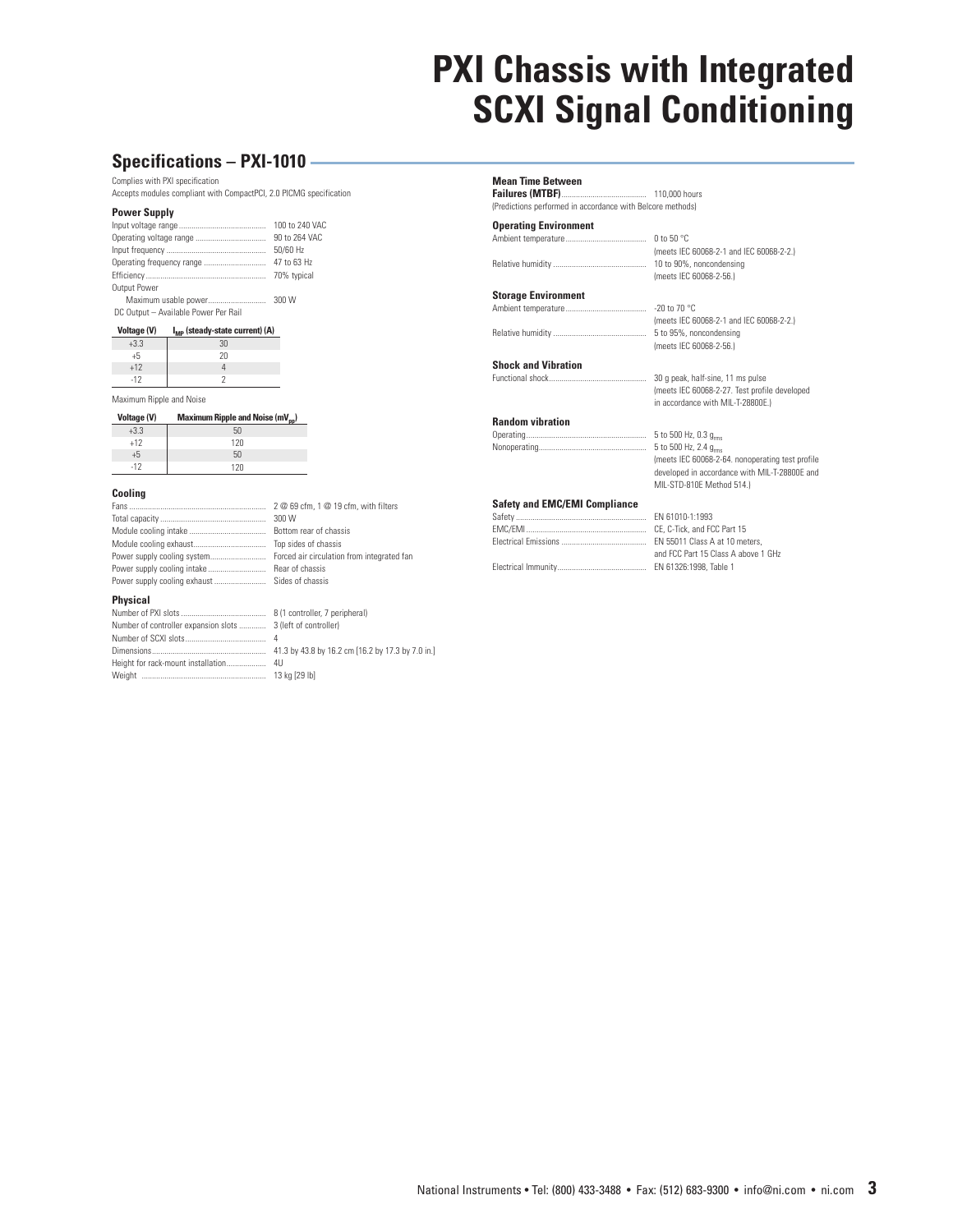## **Specifications – PXI-1052**

Complies with PXI Specification, Rev 2.1 Complies with CompactPCI, PICMG 2.0 R3.0

#### **Power Supply**

|                            | 100 to 240 VAC |
|----------------------------|----------------|
|                            | 90 to 264 VAC  |
|                            | 50/60 Hz       |
| Maximum usable Power (PXI) | 290 W          |
|                            |                |
|                            |                |

#### DC Output – Available Power

|                    |                      | $I_{MP}$ (steady-state current) (A) |
|--------------------|----------------------|-------------------------------------|
| <b>Voltage (V)</b> | 0 to 50 $^{\circ}$ C | 50 to 55 °C                         |
| $+3.3$             | 12                   | 12                                  |
| $+5$               | 17                   | 17                                  |
| $+12$              | $\mathcal{P}$        | $\mathcal{P}$                       |
| $-12$              |                      |                                     |
| $+20$              | 1.36                 | 1.16                                |
| $-20$              | 1.36                 | 1.16                                |

Maximum ripple and noise (20 MHz bandwidth)

| <b>Voltage (V)</b><br>Maximum Ripple and Noise (mV <sub>pp</sub> ) |  |
|--------------------------------------------------------------------|--|
|--------------------------------------------------------------------|--|

| $+3.3$ | 50  |
|--------|-----|
| $+5$   | 50  |
| $+12$  | 120 |
| $-12$  | 120 |
| $+20$  | 200 |
| $-20$  | 200 |

Over-current protection .................................... All outputs protected from short circuit and overload Over-voltage protection.................................... 115 to 140% above nominal output voltage

#### **PXI Subsystem Cooling**

Fans .................................................................. 1 @ 115 cfm, with filters Per slot cooling capacity.................................. 25 W with fan speed set to HIGH Slot airflow direction ....................................... P1 to P2, bottom of module to top of module

**Module Cooling**

System.............................................................. Forced air circulation (positive pressurization) fan with Auto/High fan speed selector Exhaust............................................................. Along both sides and top of chassis

#### **Power supply cooling**

System.............................................................. Forced air circulation through integrated fan Right side of chassis Exhaust ............................................................ Left side of chassis

#### **Sound Pressure Level (at operator position)**

| (Tested in accordance with ISO 7779)              |          |
|---------------------------------------------------|----------|
| Auto Fan (at 25 °C ambient temperature)  41.6 dBA |          |
|                                                   | 51.5 dBA |

#### **Sound Power**

| (Tested in accordance with ISO 7779)              |          |
|---------------------------------------------------|----------|
| Auto Fan (at 25 °C ambient temperature)  51.9 dBA |          |
|                                                   | 60.0 dBA |

#### **Environment**

| (Indoor use only) |  |
|-------------------|--|

### **Operating Environment**

|                            | 0 to 55 °C (tested in accordance with IEC-60068-2-1<br>and IEC-60068-2-2.)   |
|----------------------------|------------------------------------------------------------------------------|
|                            |                                                                              |
| <b>Storage Environment</b> |                                                                              |
|                            | -20 to 70 °C (tested in accordance with IEC-60068-2-1<br>and IEC-60068-2-2.) |
|                            | 5% to 95% noncondensing (tested in accordance<br>with IFC-60068-2-56 \       |

#### **10 MHz System Reference Clock (PXI CLK10)**

Maximum clock skew between slots .............. 250 ps

| Built-in 10 MHz clock        |                                                                           |
|------------------------------|---------------------------------------------------------------------------|
|                              | ±25 ppm (quaranteed over the operating temperature range)                 |
|                              | 5 ps. in 10 Hz to 1 MHz range                                             |
| External clock sources       |                                                                           |
|                              | BNC on rear of chassis (ground referenced) or Slot 2 J2                   |
|                              |                                                                           |
| Input amplitude              |                                                                           |
|                              | 200 mV <sub>pp</sub> to 5 V <sub>pp</sub> , 10 MHz squarewave or sinewave |
|                              | 5 or 3.3 V. 10 MHz TTL signal                                             |
|                              | $50 \pm 5 \Omega$ (rear connector)                                        |
| Maximum jitter introduced by |                                                                           |
|                              |                                                                           |
| <b>Shock and Vibration</b>   |                                                                           |
|                              |                                                                           |

Random Vibration

with IEC 60068-2-27. Test profile developed in accordance with MIL-T-28800F.)

Operating ................................................... 5 to 500 Hz, 0.31 grms 5 to 500 Hz, 2.46 g<sub>rms</sub> (Tested in accordance with IEC 60068-2-64)

#### **Safety**

This product is designed to meet the requirements of the following standards of safety for electrical equipment for measurement, control, and laboratory use:

- IEC 61010-1, EN 61010-1
- UL 3111-1, UL 61010B-1 • CAN/CSA C22.2 No. 1010.1

NOTE: For UL and other safety certifications, refer to the product label or to **ni.com**

#### **Electromagnetic Compatibility**

Emissions.......................................................... EN 55011 Class A at 10 m. FCC Part 15A above 1 GHz Immunity........................................................... EN 61326-1:1997 + A1:1998, Table 1

CE, C-Tick and FCC Part 15 (Class A) Compliant

NOTE: For EMC compliance, operate this device with shielded cabling.

#### **CE Compliance**

This product meets the essential requirements of applicable European Directives, as amended for CE Marking, as follows: Low-Voltage Directive (safety):........................ 73/23/EEC

Electromagnetic Compatibility Directive (EMC): ............................................... 89/336/EEC

NOTE: Refer to the Declaration of Conformity (DoC) for this product for any additional regulatory compliance information. To obtain the DoC for this product, click Declarations of Conformity Information at **ni.com/hardref.nsf/**